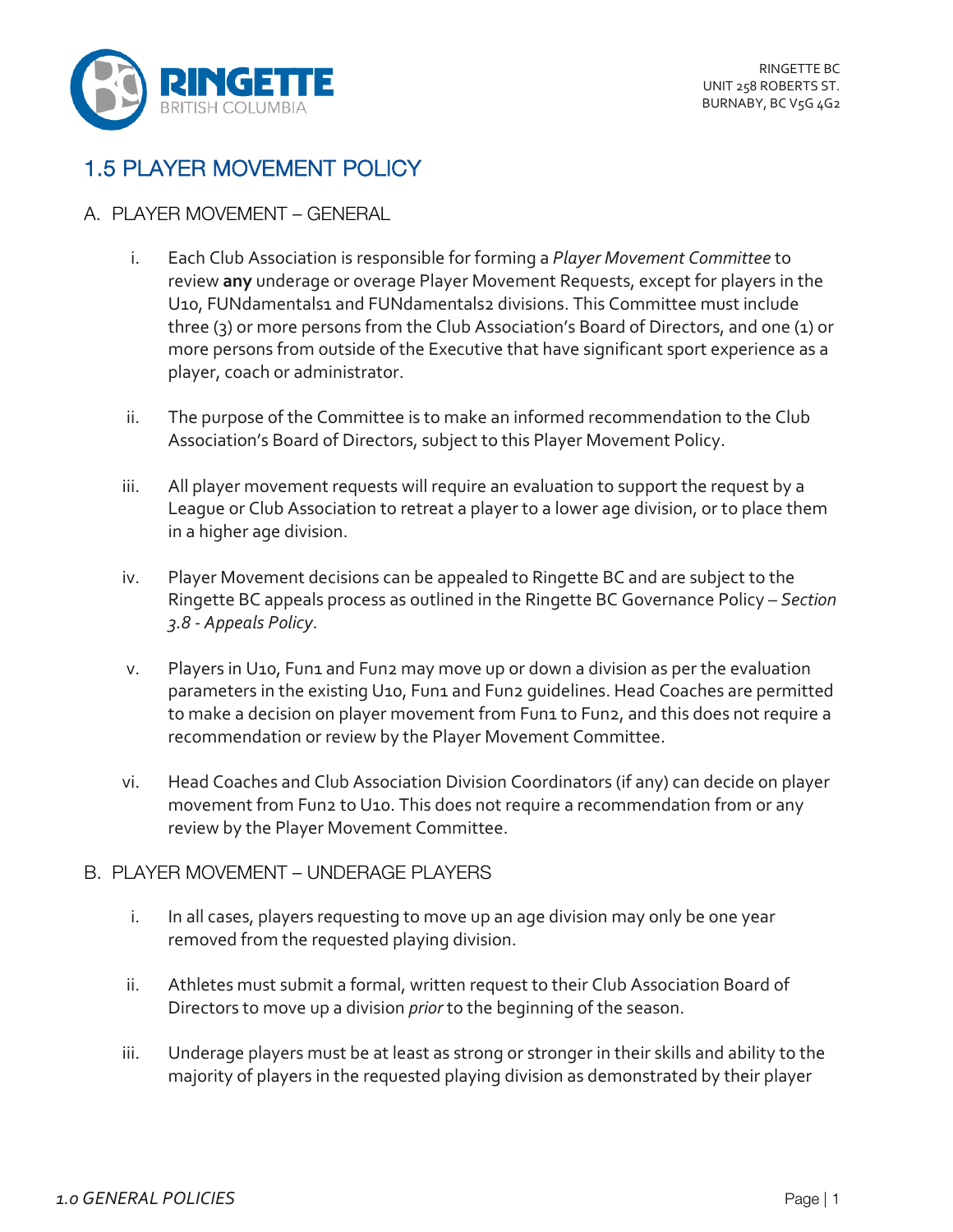ordinal.

- iv. Prior to making a recommendation, the Club Association's Player Movement Committee is responsible for considering what is best for the athlete in question in accordance with the Long-Term Athlete Development (LTAD) model. This includes consideration of the maturity level of the underage player compared to players in the requested division, and whether the player is physiologically, emotionally, and mentally capable of handling a move.
- v. Player that submit a formal, written request to their Club Association are required to attend practice/evaluations in their own age division as well as the division they are requesting to be considered for until a Player Movement Request is approved, regardless of the status of their Player Movement Request application. If this procedure is not followed, the request will be denied. This automatic denial will not be grounds for Appeal.
- vi. Movement of players from U10 to U12 may be recommended:
	- 1. when there is unanimous consent from all appointed Head Coaches in both divisions and the relevant Division Coordinator (if any);
	- 2. if players in the receiving division are not disadvantaged for resources or ice time due to resulting team size; AND
	- 3. subject to the principles listed elsewhere in this Player Movement Policy.
- vii. Movement of players from U12 to U14 may be recommended:
	- 1. for players that have demonstrated more proficient skills as evidenced by their player ordinal, and that have already demonstrated skill mastery in a Leaguebased, formal U12 Competitive Introduction Development Program.
	- 2. if players in the receiving division are not disadvantaged for resources or ice time due to resulting team size; and
	- 3. subject to the principles listed elsewhere in this Player Movement Policy.
- viii. Movement from U14 to U16 and U16 to U19 may only be recommended for players whose ordinal is at, or near, the top of all skill assessment categories on the Ringette BC player evaluations scorecards for their age-based division. Movement within these divisions should be infrequent and only considered for exceptional, elite players.
- ix. All underage Player Movement Requests in the U12 to U19 divisions require the approval of Ringette BC before the underage player may be rostered to the receiving team. Ringette BC's approval will only be considered in the following circumstances:
	- 1. the above criteria is met; AND
	- 2. the request has already been endorsed at the Club Association level following recommendation by the Player Movement Committee; OR
	- 3. the request is needed to support critical team formation or other reasons at the sole discretion of Ringette BC that may only partially satisfy the above criteria.